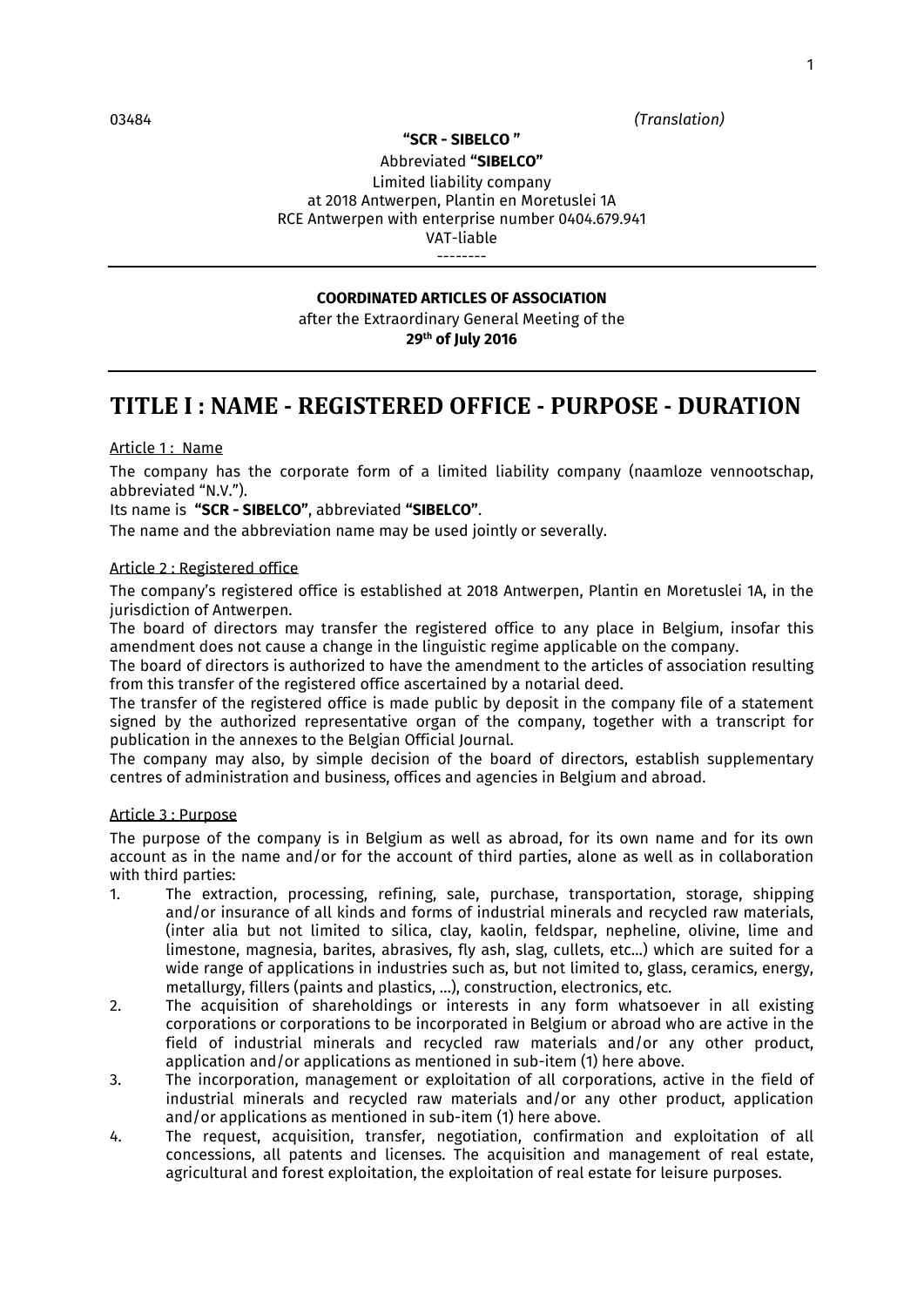- 5. The acceptance and execution of all public or private tenders.
- 6. To perform, in its own name or with third parties, all negotiations and transactions related to assets and real estate, mortgages, commercial, industrial and financial transactions in general, of whatever nature, which are all related to the corporate purpose as stated here above and acquire an interest in them by means of contribution, subscription, acquisition, participation and merger.

The company can:

- transact all commercial, industrial, financial, movable or immovable operations that are directly or indirectly related to its purpose or that are of a nature to promote it;
- \* in whatever way acquire, exploit and liquidate all intellectual property, marks, models and designs;
- by means of subscription, contribution, merger, collaboration, financial intervention, or otherwise acquire a participation or an interest in all existing or to be formed enterprises, companies, activities or associations in Belgium or abroad without distinction. The company can manage, valorize and liquidate such participations or interests;
- participate in the management, the administration, supervision and liquidation of the enterprises, companies, activities or associations in which it holds a participation or an interest. When the company is appointed as director, manager or member of the management committee of another company, it appoints a permanent representative among its shareholders, directors or employees who will be charged with the execution of this mission in the name and on behalf of the company;
- \* give bail on behalf of the enterprises, companies, activities or associations in which it holds an interest or a participation, or be their guarantor, allow them advances, grant them credit, provide them mortgage or other securities; and
- act as agent or representative.

### Article 4 : Duration

The company exists for an indefinite duration.

Except in the event of dissolution by court order the company can only be dissolved by the extraordinary general meeting with due observance of the formalities for amendment of the articles of association and of the legal prescriptions on dissolution of companies.

# **TITLE II : CAPITAL - SHARES**

### Article 5 : Capital

The capital amounts twenty-five million euro ( $\epsilon$ .25.000.000,-)

It is represented by four hundred seventy thousand one hundred seventy (470.170) shares with no face value.

The capital has entirely and unconditionally been subscribed for and is entirely paid-up.

### Article 5bis: Transparency

All persons holding solely, directly or indirectly, shares, or certificates or other titles representing, directly or by transparency, 10% or more of the share capital of the company, following a share purchase or otherwise, should notify the company of such shareholding in writing as soon as possible. All persons having performed such a notification will also notify the company in writing, as soon as possible, in case their shareholding will fall below 10% of the share capital.

The company may disclose the information thus received, pursuant to legal or regulatory obligations, or disclose them to its business partners in the framework of the practices or legal obligations of such third parties. It is understood that for each disclosure other than pursuant to a legal or regulatory obligation, the company will advise the individuals concerned and ask their permission to make such disclosure.

### Article 6 : Authorized capital

Presently no authorization is granted to the board of directors to increase the company's capital.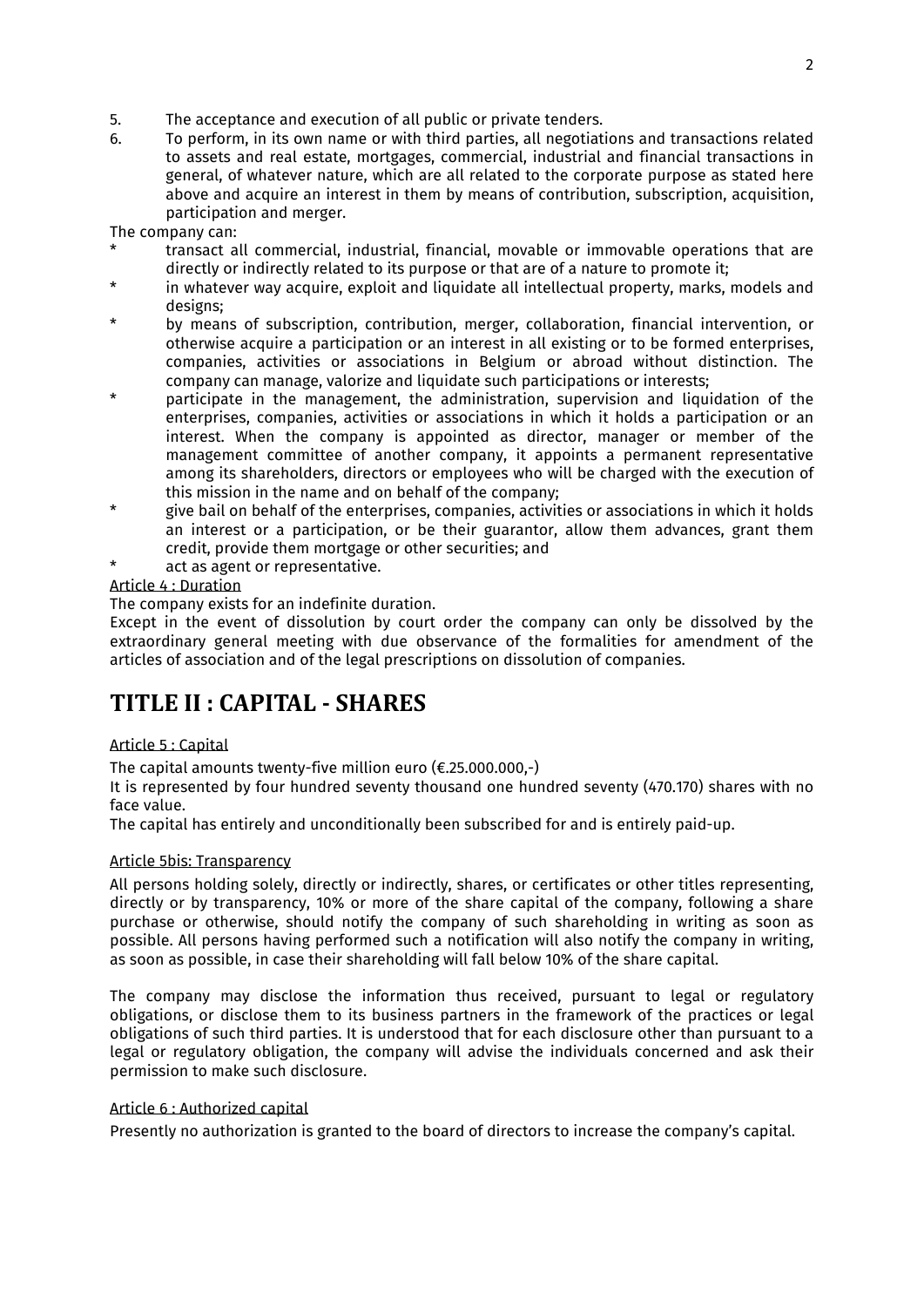### Article 7 : Increase of capital - Preference right of subscription

Except for another decision of the general meeting, deliberating in the forms and under the conditions required for a modification to the articles of association and in accordance with the prescriptions of the Code on Companies, preference right of subscription will be offered, in the case of an increase of capital in cash by issuing new shares, to the holders of the existing shares in proportion to the number of shares they own.

For shares encumbered with usufruct, the preference right belongs to the bare owner; if he entirely or partially waives his preference right it becomes to the usufructuary.

For shares pledged the preference right exclusively becomes to the owner-pawner.

The shareholders shall have the right to exercise their preference right during at least one (1) month from the day the subscription period has been opened. Besides the publications set out by law, the registered shareholders will be informed by registered letter of the opening of the subscription.

### **TITLE III : SHARES - DEBENTURES**

### Article 8 : Nature of the shares

The shares or registered shares or dematerialized shares at the choice of the shareholders. The shares have to be in registered form in the circumstances set out by the law.

Transcripts and abstracts from the register of nominative shares, as well as certificates of registered shares, can be handed out to shareholders who so request, and are signed by one of the following combinations of two person acting jointly:

- \* two directors;<br>\* the chairman
- \* the chairman of the board of directors acting jointly with the secretary-general;<br>\* the secretary-general acting jointly with one director (other than the chairman  $\ell$
- the secretary-general acting jointly with one director (other than the chairman of the board of directors);
- \* the secretary-general acting jointly with one member of the management committee; or,<br>\* 000 or more provise anneinted by them
- one or more proxies appointed by them.

### Article 9 : Shares not paid up in full - requirement to pay

The undertaking to pay up a share in full is unconditional and indivisible.

If shares which have not been paid-up in full belong to several persons undivided, each of them is liable for the payment of the entire amount of the called payments due.

Additional payment or payment in full is called by the board of directors at the time it determines. Notice of this is given to the shareholders by registered letter indicating the bank account to which the payment, to the exclusion of all other methods of payment, should be made by transfer or cash deposit. The shareholder is in default merely by the lapse of the period determined in the notification and is owed interest to the company at the legal interest rate effective at that time, plus two percent.

As long as the calls due on a share have not been made in accordance with this provision, the exercise of the rights accruing to it is suspended.

When the payments called for have not been made on the fixed date, the company is authorized, without any other summon than a new call by registered letter to the real or elected domicile of the shareholder remained unanswered during a fifteen days period, to declare the failing shareholder forfeited of his rights and sell, on his risk and peril, the shares on which the called payment has not been made by the intervention of an exchange-agent, without prejudice to its right to claim payment, even simultaneously, by all means of law, of all sums due to the company.

The eventual balance remains due by the shareholder or an eventual surplus becomes to the shareholder.

The certificates still held by the failing shareholder will have no value anymore.

Premature payments on shares cannot be made without the prior permission of the board of directors.

### Article 10 : Indivisibility of the shares

The shares are indivisible.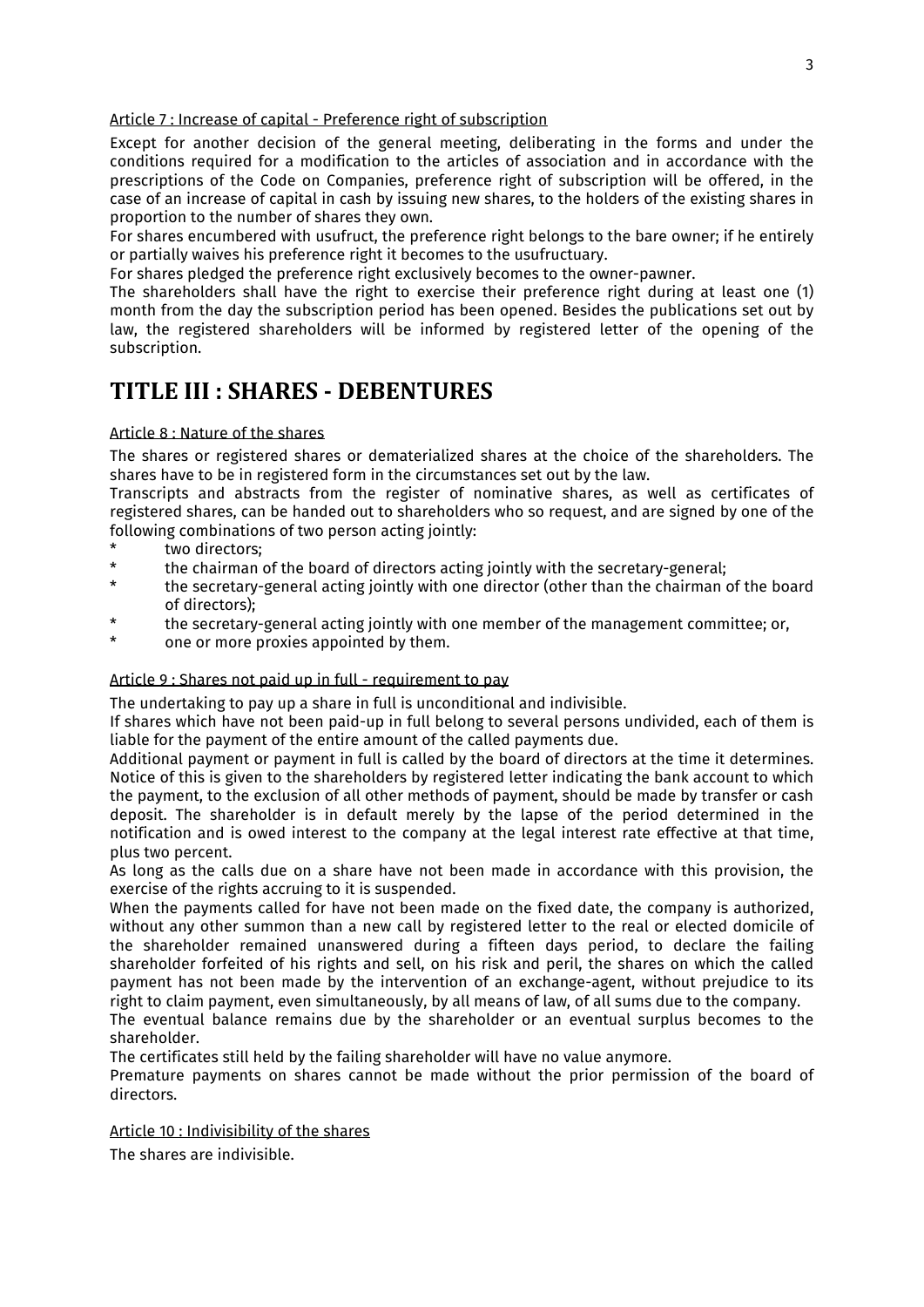Several rightful claimants to the rights accruing to one share may only exert their rights through a common representative.

As long as no common representative has been appointed towards the company all the rights attached to these shares remain suspended.

All notices, summonses an other notifications by the company to the several rightful claimants on one share will occur validly and exclusively to the appointed common representative.

### Article 11 : Imposition of seals

Heirs, creditors, or other rightful claimants of a shareholder may in no circumstances intervene in the management of the company, nor cause seals to be laid on the goods and securities of the company, nor pursue the liquidation of the company and the distribution of its assets.

For the exercise of their rights they must abide by the balance sheets and inventories of the company and accept the decisions of the general meeting.

### Article 12 : Issue of debentures

Without prejudice to the provisions of article 581 of the Code on Companies the board of directors may proceed to the issue of debentures which may or may not be secured by collateral securities.

### **TITLE IV : TRANSFER OF SHARES**

Article 13 : Transfer of shares The transfer of shares is free.

# **TITLE IVbis : ACQUISITION AND ALIENATION OF OWN INSTRUMENTS**

### Article 13bis : Acquisition of own instruments

1. Authorization for three (3) years – Imminent grave detriment

 The board of directors is authorized, without any further decision of the meeting of shareholders and in accordance with the rules of the Code on companies, to acquire capital shares or profit shares of the company, directly or through a person acting is his own name but for the account of the company.

 This authorization is granted for a three (3) years period from the publication in the annexes to the Belgian Official Journal of the amendment to the articles of association pursuant to the general meetings' resolution on the renewal of the authorization, when these acquisitions are necessary to hold the company harmless of an imminent grave detriment.

This authorization can be renewed for three years periods.

 The board of directors has the obligation to inform the first general meeting following the acquisition of the shares, of<br>(i) the motives and pure

- (i) the motives and purposes of the acquisition<br>(ii) the number of acquired shares and their par
- (ii) the number of acquired shares and their par value<br>(iii) the part of the subscribed capital represented by t
- (iii) the part of the subscribed capital represented by these shares and  $(iv)$  the compensation.
- the compensation.
- 2. Authorization for five (5) years

 The board of directors is furthermore authorized in accordance with article 620 of the Code on companies, to acquire capital shares or profit shares of the company for the maximum number allowed by the Code on companies, being 94.034 shares, for a compensation equalling at the minimum the par value of the shares and at the maximum the price of the last preceding weekly auction of the share, enhanced by fifteen percent (+15%).

This authorization is valid for a three (3) years period and can be renewed.

### 3. Acquisition for offering to the personnel

 No previous resolution of the general meeting is required when the acquisition of instruments occurs in view of their offer to the personnel of the company. The thus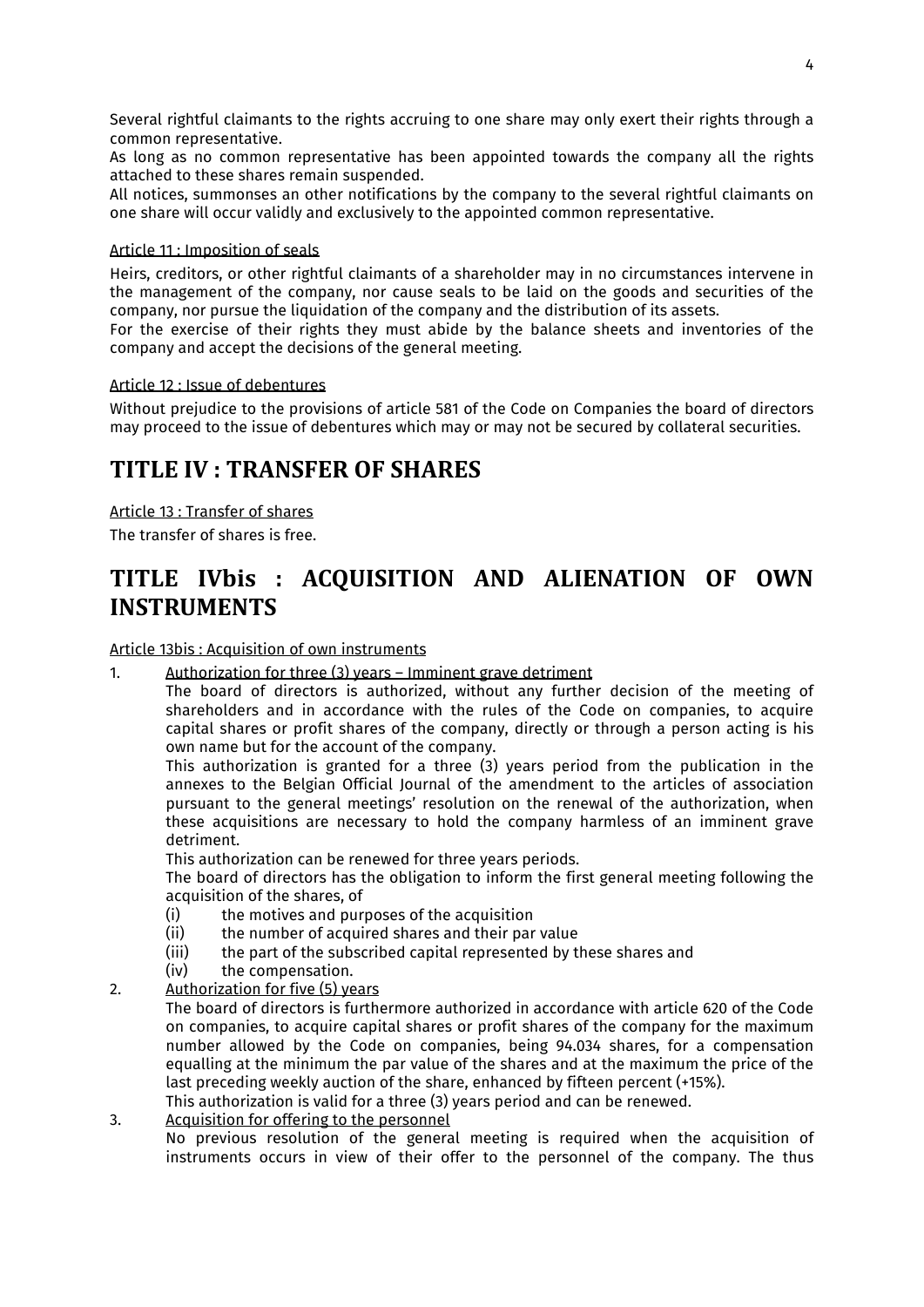acquired instruments have to be transferred within a twelve (12) months period from their acquisition.

4. Alienation of own titles

 The board of directors is authorized in accordance with the prescriptions of article 620 of the Code on companies, to alienate a maximum of ten thousand (10.000) own titles by sale or exchange, for a compensation that may not be inferior by five percent (5%) to the average selling price noted on the weekly auction over the three months preceding the transaction.

This authorization is valid for a three (3) years period and can be renewed

# **TITLE V : BOARD OF DIRECTORS**

### Article 14 : Powers of the board

The board of directors has the authority to carry out all actions that are useful or serve to achieve the purpose of the company, with the exception of those that according to law are reserved for the general meeting of shareholders.

The members always have to act as a board.

### Article 15 : Appointment and discharge of directors

The company is managed by a board of directors.

Only the general meeting is authorised to determine the number of directors, without this number being inferior to five (5).

Only the general meeting is authorised to determine the number of directors.

The directors are appointed by the general meeting.

The duration of their mission may not exceed three (3) years.

Their mission terminates at the end of the general meeting or the meeting of the board of directors that decides on their replacement.

The directors may at all times be discharged by the general meeting.

Former directors may be reappointed.

The mandate of a director terminates by right at the end of the general meeting of the year in which the holder of that mandate reached or will reach the age of (seventy) 70 years.

When a director's mandate becomes vacant, the remaining directors have the right to temporarily fill the vacancy. The next general meeting decides on the definitive appointment. The newly appointed director will remain in office for the remaining time of the original duration of the mission of the director he replaces.

### Article 16 : Remuneration

The general meeting determines whether the office of director will be remunerated or not by granting a fixed or variable remuneration.

This amount is fixed by the general meeting and accounted as a general expense of the company.

### Article 17 : Chairman

The board of directors may elect a chairman as well as a vice-chairman among its members. If the chairman is impeded, he shall be deputized by the vice-chairman, if any, or by any other director.

### Article 18 : Meetings of the board of directors

The board of directors meets upon invitation by the chairman or, in his absence by the vicechairman, if any, or by any other director, as often as the interests of the company so require, as well as within a fortnight from the request to that effect of at least two directors.

Except in an emergency situation which has to be explained in the minutes of the meeting, the notice convening the board meeting will be done at least five (5) days in advance of the meetings. The chairman presides the board meetings.

The meeting is held in the registered office of the company or in any other place indicated in the notice convening the meeting.

This notice contains the agenda.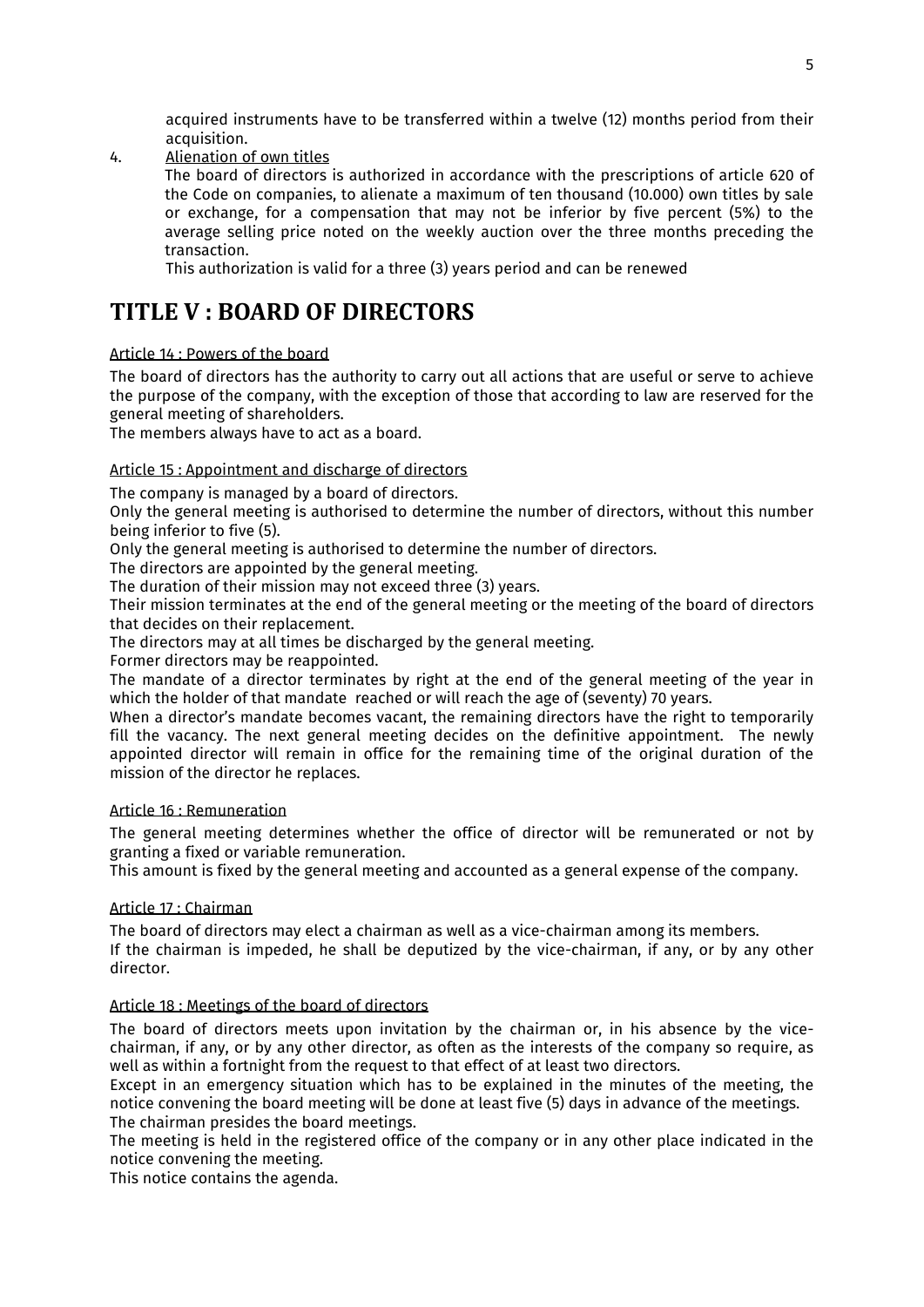Article 19 : Resolutions of the board of directors

The board of directors can only validly deliberate and resolve on matters appearing on the agenda and only on condition that at least half of its members are present or validly represented at the meeting.

Furthermore, the directors not physically present at the meeting may participate in the deliberations and votes by means of telecommunication such as conference-call or videoconference, on condition that all participants in the meeting can directly communicate with all the other participants. The directors participating in the meeting by these means of communication will be considered to be present in the meeting. The minutes of the meeting clearly have to indicate which directors thus participated in the deliberations and votes.

On items not appearing on the agenda, the board can only validly deliberate and resolve when all the directors are present at the meeting and all have agreed thereto. This agreement is assumed to have been given, when no objection is recorded in the minutes.

Each director may instruct one of his colleagues by simple letter, by telegram, telex, telefax, or any other means of communication, bearer of a printed document, to represent him at a specified meeting of the board of directors and to vote for him and in his place. In these circumstances a director giving such instructions is regarded as being present.

A director can represent only one of his fellow board members.

Resolutions of the board of directors are taken by majority vote.

In the event of a tie vote the director elected as chairman of the meeting in accordance with article 17, has a deciding vote.

In extraordinary circumstances, when required by urgent necessity and by the interest of the company, the decisions of the board of directors may be reached by unanimous written consent of all the directors. This procedure can however not be used for ascertaining the annual accounts.

### Article 20 : Minutes of the board of directors

Minutes are kept of the decisions of the board of directors, which are bound in a special register and signed by the chairman and in his absence by the director who presides the meeting an by at least the majority of the board members present.

Transcripts and abstracts from the minutes of the board of directors are signed by one of the following combinations of two person acting jointly:

- \* two directors;<br>\* the chairman
- \* the chairman of the board of directors acting jointly with the secretary-general;<br>\* the secretary-general acting jointly with one director (other than the chairman
- the secretary-general acting jointly with one director (other than the chairman of the board of directors);
- \* the secretary-general acting jointly with one member of the management committee.

# **TITLE VI : DAILY MANAGEMENT - DELEGATION OF POWERS**

Article 21 : Daily management - Delegation of powers - Advisory committees

# 21.1. Management committee<br>21.1.1. According the prescripti

- According the prescriptions of article 524bis of the Code on Companies, the board of directors may transfer its management powers to a management committee, acting as a board, even though without this transfer may pertain to :
	- the general management of the company
	- all actions that by law are reserved to the board of directors.
	- The board of directors supervises the management committee.
- 21.1.2. A member of the management committee having directly or indirectly an interest of pecuniary nature considered by article 524ter of the Code on Companies conflicting with a decision or an operation pertaining to the competences of the management committee, he has to inform the other members of the management committee and the auditors thereof before the management committee resolves on the matter.

 His statement as well as the motivation of this conflict of interest have to be recorded in the minutes of the management committee that has to decide on the matter.

 In these minutes the management committee describes the nature of the decision or the operation, justifies the resolution and mentions its financial consequences towards the company. A transcript of these minutes has to be presented to the next meeting of the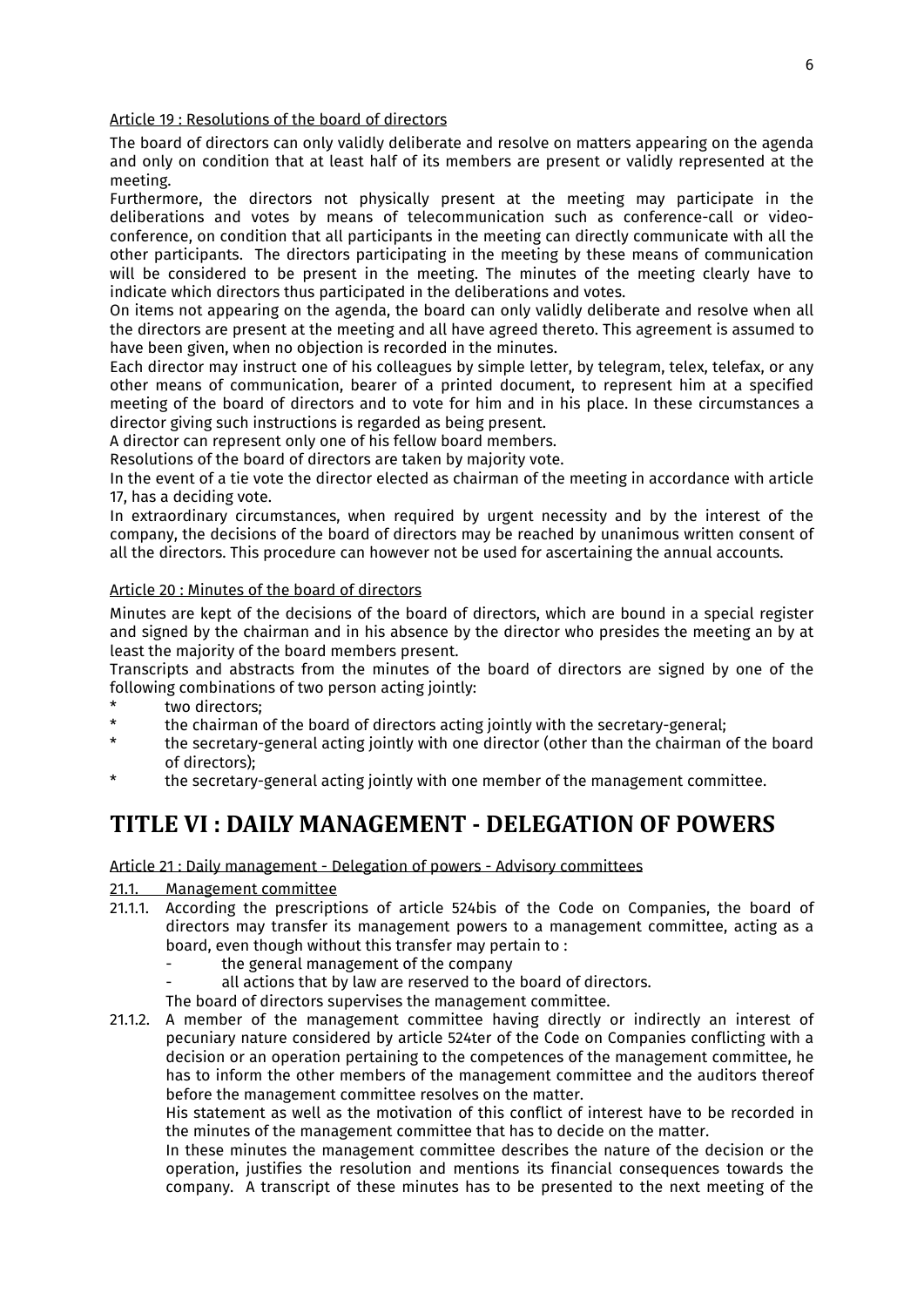board of directors. These entire minutes have to be taken over in the board's annual report.

 When several members of the management committee are in this circumstance, and the legislation in force prohibits them from participating in the deliberations and votes on this matter, the resolution can validly be adopted by the remaining members of the management committee, even if in this circumstance no longer more than half of the members of the management committee is present or represented.

- 21.1.3. Insofar the present articles of association contain no specific rules, the board of directors determines :
	- a. the composition of the management committee that has to be composed of several persons, the conditions for the appointment and discharge of the members of the management committee, their remuneration, if any, and the duration of their mission;
	- b. the powers of the management committee;
	- c. the way the management committee operates.

 Unless otherwise stipulated by the board of directors, the ordinary rules of the deliberating assemblies are applicable to the management committee.

21.1.4. Minutes are kept of the resolutions of the management committee, which are bound in a special register and signed by all members of the management committee attending the meeting.

 Transcripts and abstracts are to be signed by at least two (2) members of the management committee.

21.2. Managing director

 The board of directors can appoint a managing director and entrust to him the most extensive powers for the daily management of the company and the representation of this management.

21.3. Daily management

 The board of directors may as well entrust the daily management of the company and the representation of this management to

- the management committee, if one is established;
- one or more persons, who need not to be a director.

 The board appoints and dismisses the delegates to this management and determines their powers.

21.4. Delegation of powers

 The board of directors and these delegates to the daily management may within the limits of their authority, grant special and specific powers to one or more persons of their choice. The board of directors may entrust the management of the whole, of a specific part, or of a department of the corporate activities to one or more persons.

### 21.5. Advisory committees

 The board of directors can constitute one or more advisory committees among its members and under its responsibility, and determine their composition and duties.

### **TITLE VII : REPRESENTATION OF THE COMPANY**

### Article 22 : Representation of the company

Without prejudice to the general representative powers of the board of directors as a whole, the company shall be validly represented in court and for all extra-judicial purposes by two (2) directors acting jointly.

The company is validly represented in court and for all extra-judicial purposes of daily management either by one or more delegates to this management, acting jointly or separately as will have been defined in the resolutions of the board of directors.

Moreover the company is validly bound in law by the special attorneys acting within the limits of their powers granted to them.

### Article 23 : Appointment of a permanent representative

In case the company would be appointed as director, manager, member of a management committee or liquidator of another company, the board of directors appoints a permanent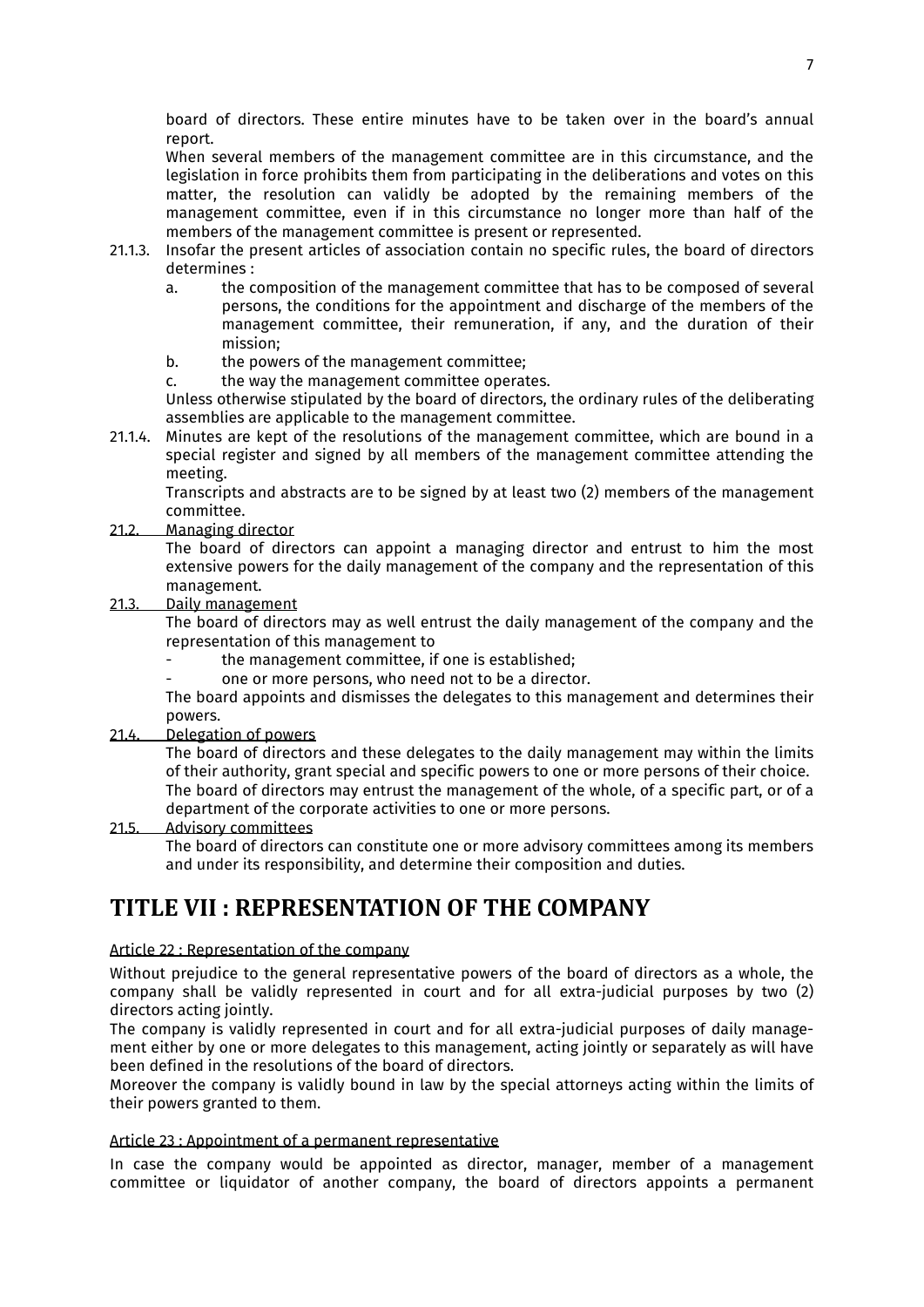representative, who will be charged with the execution of this mission in the name and on behalf of the company. The board of directors will also determine the rules and guidelines according to which the mission shall be executed.

# **TITLE VIII : AUDIT**

### Article 24 : Auditors

The control on the financial situation, on the annual accounts and on the validity of the transactions to be reported in the annual accounts, must be entrusted to one or more auditors when so required by the Code on Companies.

The auditors are appointed and remunerated under the rules set out by the Code on Companies.

# **TITLE IX : GENERAL MEETINGS**

### Article 25 : Ordinary, special and extraordinary general meetings

The ordinary general meeting must be called every year on the penultimate Wednesday of the month of April at two o'clock (14:00) p.m..

When this day is a public holiday, the meeting will convene on the following working day, Saturdays excluded.

At any time a special or an extraordinary general meeting may be convened in order to deliberate on any matter within their authority.

The general meetings are to be held in the registered office or in the place indicated in the letter giving notice of the meeting.

### Article 26 : Convening - Powers - Duties

The board of directors and each auditor may call any general meeting.

They must convene the annual meeting on the day determined in these articles of association.

The board of directors and the auditors are required to call a special or an extraordinary general meeting when one or more shareholders who alone or jointly represent one/fifth of the capital so request.

The request is sent by registered letter to the registered office of the company; it must mention the items for the agenda on which the general meeting is to deliberate and decide.

The general meeting to be held in consequence must be convened within three weeks from the request.

In the letter convening the meeting other items may be added to the items placed on the agenda by the shareholders.

### Article 27 : Convening meetings

The notices convening the general meeting occur by means of an announcement placed :

- one time, at least fifteen (15) days prior to the meeting, in the Belgian Official Journal;
- one time, at least fifteen (15) days prior to the meeting, in one (1) nation-wide distributed newspaper.

This publication in a nation-wide distributed newspaper is not required for ordinary general meetings taking place in the city, on the place, date and time indicated in these articles of association, and with an agenda limited to the consideration of the annual accounts, the annual report and, when the case occurs, the report of the auditor(s), and the vote on granting discharge to the directors and, when the case occurs, to the auditor(s).

The notice states the entire agenda that has to contain the items to be considered.

A copy of all the reports and other documents to be presented at the meeting will be forwarded to all persons that at least seven (7) days prior to the meeting have fulfilled all formalities to participate in the meeting. To the persons fulfilling the formalities after this date, a copy will be handed at the meeting.

Furthermore the notices are sent by ordinary letter to the holders of registered shares, to the directors and to the auditor at least fifteen (15) days prior to the date of the general meeting, unless they have individually, expressly and in writing agreed to receiving the notice by another means of communication.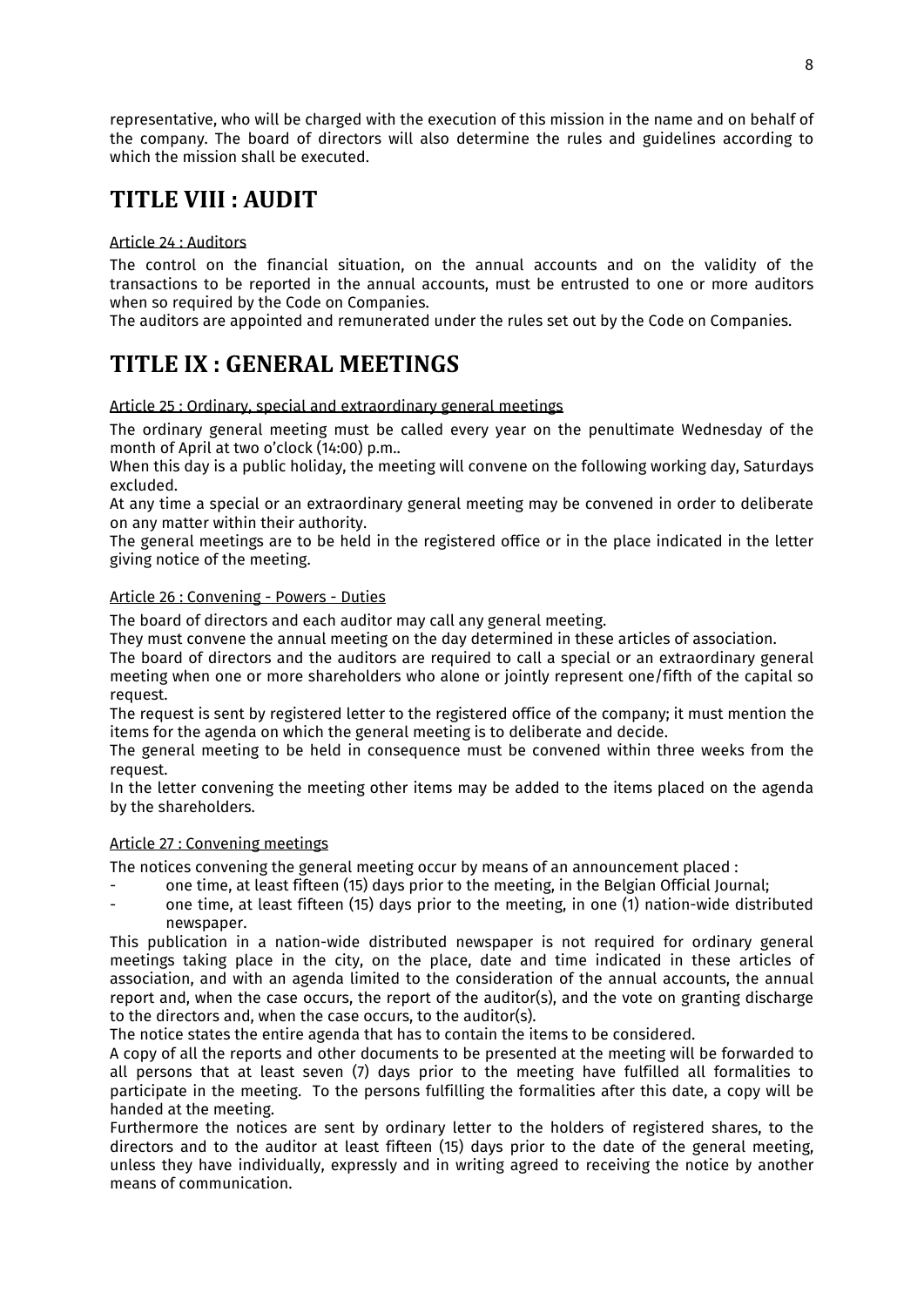To the notice has to be joined a copy of all the reports and other documents to be presented at the meeting.

If the case occurs, the holders of registered bonds or warrants or of certificates issued with the aid of the company, have to be convened to the general meeting in the same way.

Every request to bring a proposal on the agenda has to be made by ordinary letter forwarded to the chairman of the board of directors at least twenty-five (25) days prior to the date of the general meeting

The holder of the holders of shares making the proposal must deposit at the same time their shares with an institution indicated for this purpose by the board of directors and they can only withdraw their shares on the day after the general meeting.

### Article 28 : Notification – Deposit clause – Date of registration

### 28.1. Owners of registered titles

 The owners of registered shares, warrants, bonds or certificates issued with the collaboration of the company have to inform the board of directors by means of an ordinary letter or any other means of communication, addressed to the registered office, of their intention to attend the meeting and this within the delay set forth by the board of directors in the notice convening the meeting which may not be inferior to three (3) working days, and may not exceed six (6) working days, prior to date of the general meeting.

### 28.2. Owners of dematerialized titles

 In the notice convening the meeting the board of directors can determine a registration date for the owners of dematerialized titles, and set out that such shareholders can only participate in the meetings and exercise their voting rights with respect to the shares owned by them at the registration-date at midnight (24:00 o'clock) regardless of the number of titles owned by them on the date of the general meeting.

 The registration-date can not be set prior than the fifteenth day and not later than the fifth working day prior to the date of the general meeting. For the determination of the registration-date Saturdays will not be considered as working-days.

 The registration-date and the way shareholders can register are indicated in the notice convening the meeting.

 The owners of dematerialized titles are only admitted to the general meeting upon presentation of a certificate drawn up either by the acknowledged account-holder or by the clearing-agent evidencing that the registration has occurred in time. This certificate will have to be deposited in the company's registered office or in any other place indicated in the notice convening the meeting

### 28.3. Attendance-list

 Before entering the meeting the shareholders or their representatives have to sign the attendance-list mentioning

- a. the identity of the shareholder
- b. when applicable, the identity of the proxy, and
- c. the number of shares they represent.

#### Article 29 : Representation of shareholders

Each shareholder can be represented at the meeting by a proxy, provided the latter is also a shareholder.

Corporate entities are represented by an organ or by a person who does not have to be a shareholder, to whom a power of attorney has been granted in accordance with the provisions of this article.

### Article 30 : Bureau

The general meeting is presided by the chairman of the board of directors, or in his absence by the vice-president or, in his absence, by a director appointed by his fellow members.

The chairman appoints a secretary, who may or not be a shareholder; the meeting elects two scrutineers.

The persons mentioned in this article constitute the bureau.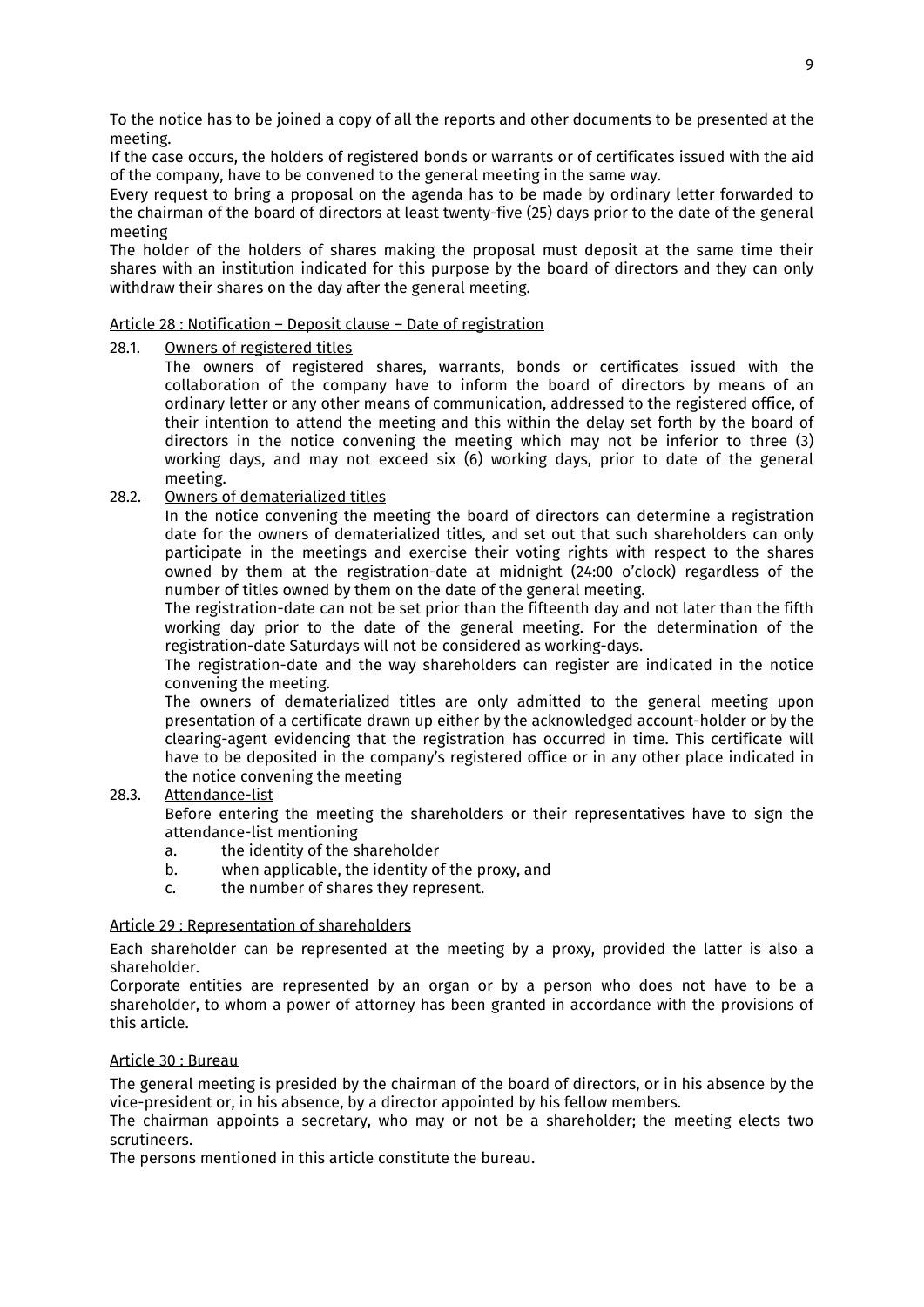### Article 31 : Adjournment of the meeting

The board of directors has the right, during the session, to adjourn for three weeks the decision on the approval of the annual accounts. This adjournment does not reverse the other decisions already adopted, unless the general meeting decides otherwise. The next general meeting has the right to definitively fix the annual accounts.

The board of directors has also the right, during the session, to adjourn any other general meeting on one single occasion for a period of three weeks. This adjournment does not reverse the other decisions already adopted, unless the general meeting decides otherwise.

In the next general meeting the item on the agenda of the first meeting on which no resolution was adopted, are definitively treated; other items may be added to the agenda.

Shareholders who have not attended the first meeting, are admitted to the next meeting provided they have fulfilled the formalities set out by the articles of association.

### Article 32 : Decisions on matters not on the agenda - Amendments

The general meeting may not validly deliberate or decide on items that are not included in the announced agenda or contained implicitly therein.

The board of directors and each shareholder has the right to propose amendments to all items of the announced agenda.

Items not contained in the agenda may only be deliberated in a meeting at which all shares are present and the decision to do so has been taken by unanimous vote. The required agreement is assumed to exist, if no objection is recorded in the minutes of the meeting.

### Article 33 : Voting Rights

- 33.1. Each share entitles to one vote.<br>33.2. The owners of one or several sh
- The owners of one or several shares in joint ownership, the bare owners and usufructuaries or in general all persons who for one or the other reason are jointly entitled to one and the same share, must be represented by one person for the exercise of the related rights. The full identity of this person is notified by all these jointly entitled persons together by registered letter to the president of the board of directors at the registered office of the company.

 If no agreement can be reached between the jointly entitled persons, the first party to take action can address the competent judge and request for the appointment of a common representative or an interim administrator (both hereinafter called "common representative").

 As long as no common representative has been appointed towards the company for the shares under consideration, the membership rights attached to these shares shall remain suspended.

### Article 34 : Decision-making in the general meeting

Except contrary provisions in the Code on Companies, decisions are validly adopted by majority vote, regardless of the number of shares represented.

Abstentions or blank votes and void votes are not taken into consideration for counting the required majority, on items of the agenda not containing an amendment to the articles of association.

On items of the agenda which contain a decision on an amendment of the articles of association, abstentions, blank votes or void notes are counted as negative votes.

In the event of a tie vote the proposal is rejected.

The voting on persons is in principle secret and written. The voting on things is oral by calling-off names or show of hands unless the bureau or the meeting has previously resolved on a secret vote.

#### Article 35 : Minutes

Minutes are made of each general meeting, to which are annexed the attendance-list, the reports as the case may be, the powers of attorney or the votes cast in writing.

The shareholders can unanimously and in writing adopt all decisions on matters within the competences of the general meeting except those for which a notarial deed is required by law. The holders of bonds, warrants and certificates issued in consent with the company take notice of these unanimously adopted resolutions in writing.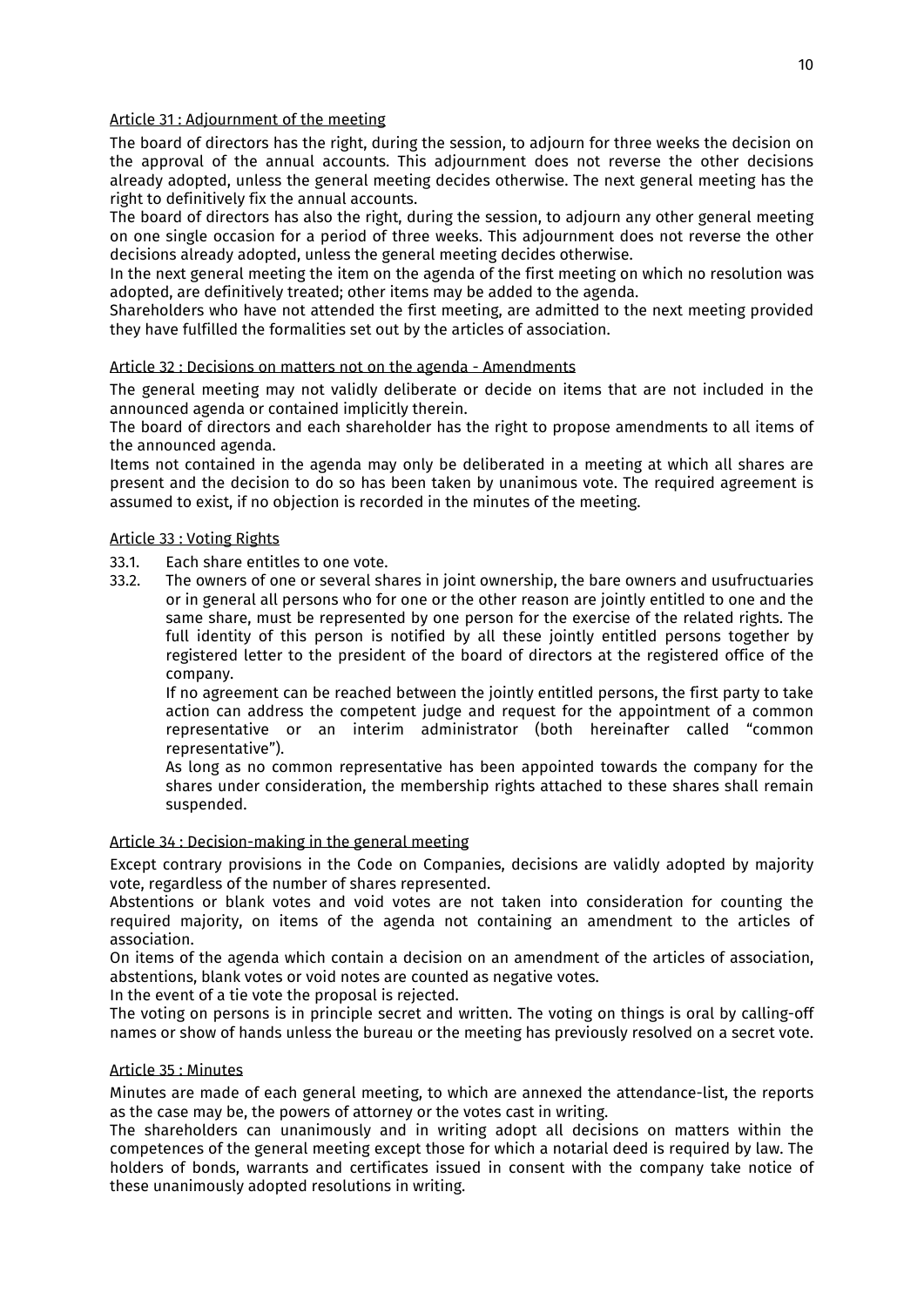The minutes of the general meetings are signed by the members of the bureau and by the shareholders who so request.

They are then bound in a special register.

Transcripts and abstracts from the minutes of the board of directors are signed by one of the following combinations of two person acting jointly:

- \* two directors;<br>\* the shairman
- \* the chairman of the board of directors acting jointly with the secretary-general;
- the secretary-general acting jointly with one director (other than the chairman of the board of directors);
- \* the secretary-general acting jointly with one member of the management committee.

# **TITLE X : CLOSING OF THE FINANCIAL YEAR - ANNUAL ACCOUNTS - ALLOCATION OF PROFITS - DIVIDENDS**

### Article 36 : Financial year - Annual accounts

The company's financial year starts on the first of January and ends on the thirty-first of December of each year.

At the end of each financial year the books and documents are closed and the board of directors draws up the inventory, as well as the annual accounts, in accordance with the legal prescriptions in force.

When necessary, and insofar as applicable, the board of directors submits at least one month before the ordinary general meeting the documents with the annual report to the auditors who have to draw up the report set out by law.

### Article 37 : Allocation of profit

The positive balance on the profit and loss account represents the clear annual profit of the company.

At least five percent is deducted from this profit in order to create the legal reserve-fund until this represents one/tenth of the capital.

The general meeting decides on the allocation of the balance by majority vote upon the proposal by the board of directors.

According to article 615 of the Code on Companies, the general meeting can decide to affect this balance entirely or partially for the restitution of the capital by reimbursement at the par value of shares designated by ballot.

### Article 38 : Payment of dividends - Payment of interim dividends

The board of directors determines the time and the way dividends will be paid out.

The payment of the dividend must occur before the end of the financial year in which the dividend has been declared.

The board of directors is granted the power to pay out an interim dividend on the result of the current financial year.

### **TITLE XI : DISSOLUTION - LIQUIDATION**

### Article 39 : Dissolution

To the voluntary dissolution of the company can only be decided by an extraordinary general meeting of shareholders and with due observance of the rules set out by law.

After dissolution regardless on whether the dissolution is the consequence of a court order, or a decision of the general meeting, the company remains according to law a corporate entity for its liquidation and until this is completed.

### Article 40 : Appointment of liquidators

If no liquidators are appointed, the directors serving at the time of the dissolution are by law the liquidators.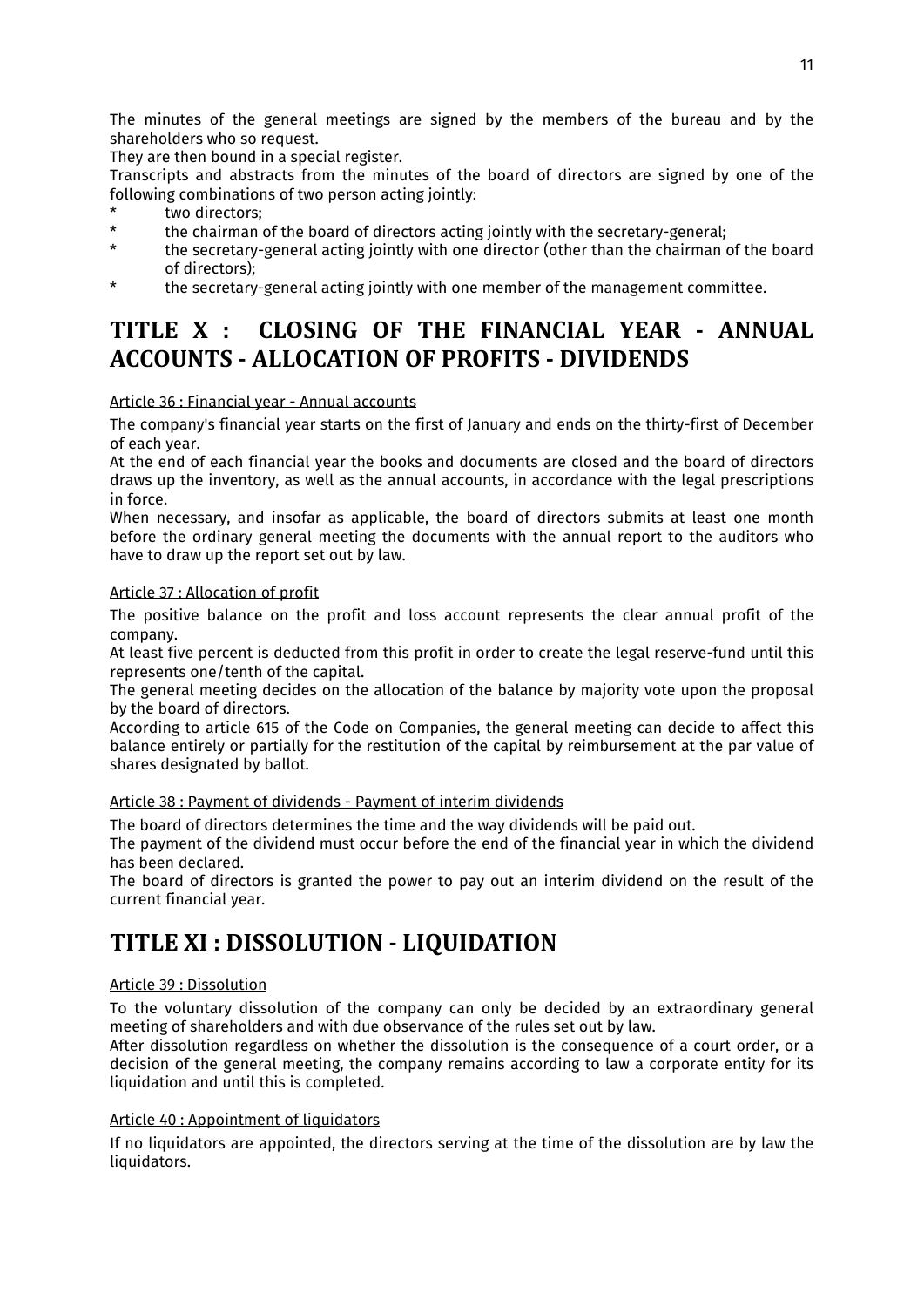When a corporate entity is appointed as liquidator, the appointment resolution has to indicate the physical person representing the corporate entity for the execution of the liquidation. Each alteration to such appointment has to be deposited at the office of the Clerk and has to be made public in the annexes to the Belgian Official Journal.

The appointment of the liquidator(s) has to be submitted for confirmation to the chairman of the tribunal, in accordance to the prescription of the Code on companies.

The general meeting of the dissolved company can at all times and by majority vote appoint and discharge one or more liquidators. It decides whether the liquidators, if more than one, can represent the company alone, jointly or as a board.

### Article 41 : Powers of the liquidators

Without needing for that purpose the previous authorization of the general meeting, the liquidators are authorized to carry out all transactions mentioned in the articles 186, 187 and 188 of the Code on Companies, unless the general meeting decides otherwise by majority vote.

In the course of the seventh and the thirteenth month from the dissolution, the liquidators deposit at the office of the Clerk to the Tribunal of Commerce a circumstantial state on the situation of the liquidation drawn up at the end of the sixth and twelfth month from the first year of the liquidation, in accordance with the provisions of the Code on companies.

From the second year of the liquidation on this state has to be presented only once per year.

Each year the liquidators present the results of the liquidation to the company's ordinary general meeting, with the justification why the liquidation could not be completed. Each year they also draw up an inventory and the annual accounts.

The annual accounts are made public in accordance with the relevant provisions of law.

### Article 42 : Method of liquidation

After the payment of all debts, charges and expenses of the liquidation or after the consignment of the sums necessary for that purpose, the liquidators have to distribute the net assets, in cash or in securities, among the shareholders in proportion to the number of shares they possess.

### Article 43 : Special rules for companies in liquidation

- 1. Each amendment of the name of a company in liquidation is forbidden.<br>2. All documents from a dissolved company have to indicate that is
- All documents from a dissolved company have to indicate that it is a company in liquidation.
- 3. A resolution to transfer the registered office of the company in liquidation can not be executed before it is sanctioned by the court of commerce in whose jurisdiction the company's registered office is established. This sanction is requested for by means of a petition presented by the liquidator. A transcript of the courts sanction has to be annexed to the deposit of the deed regarding the transfer of the registered office.

### **TITLE XII : GENERAL PROVISIONS**

### Article 44 : Election of domicile

The directors and liquidators who are domiciled abroad, are held to elect domicile in the registered office of the company for the entire duration of their mission, where all summons and notifications concerning the business of the company and the responsibility for their management can be served on them.

#### Article 45 : Applicable law

For all matters not expressly foreseen by these articles of association, or for prescriptions of law not lawfully derogated from by these articles of association, the rules set out by the Code on Companies and the other rules of Belgian law shall apply.

===================================================================

Antwerpen, 29th August 2016.

AUTHENTICATED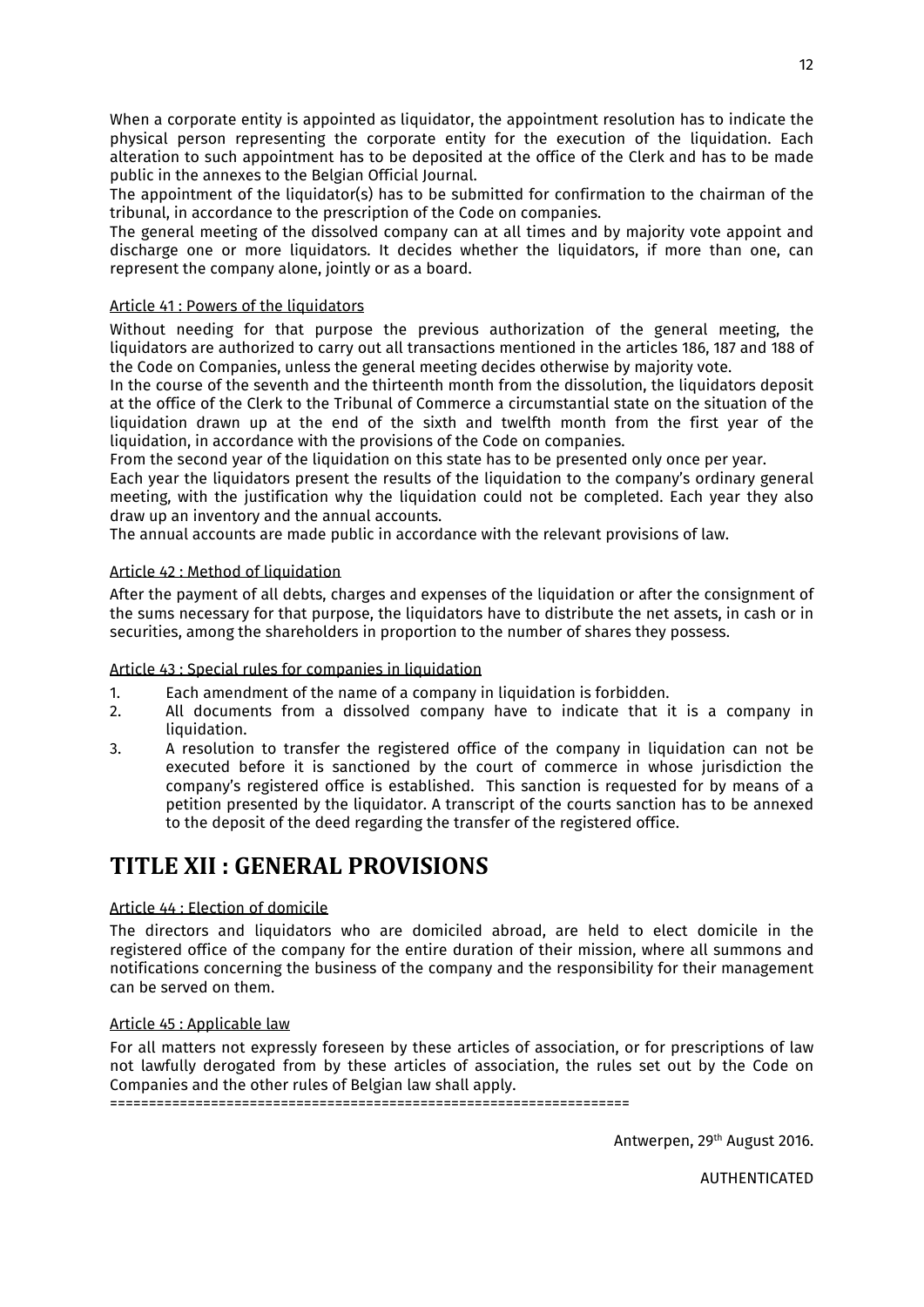For translation of the articles of association originally drawn up in Dutch

> Johan KIEBOOMS Associated notary